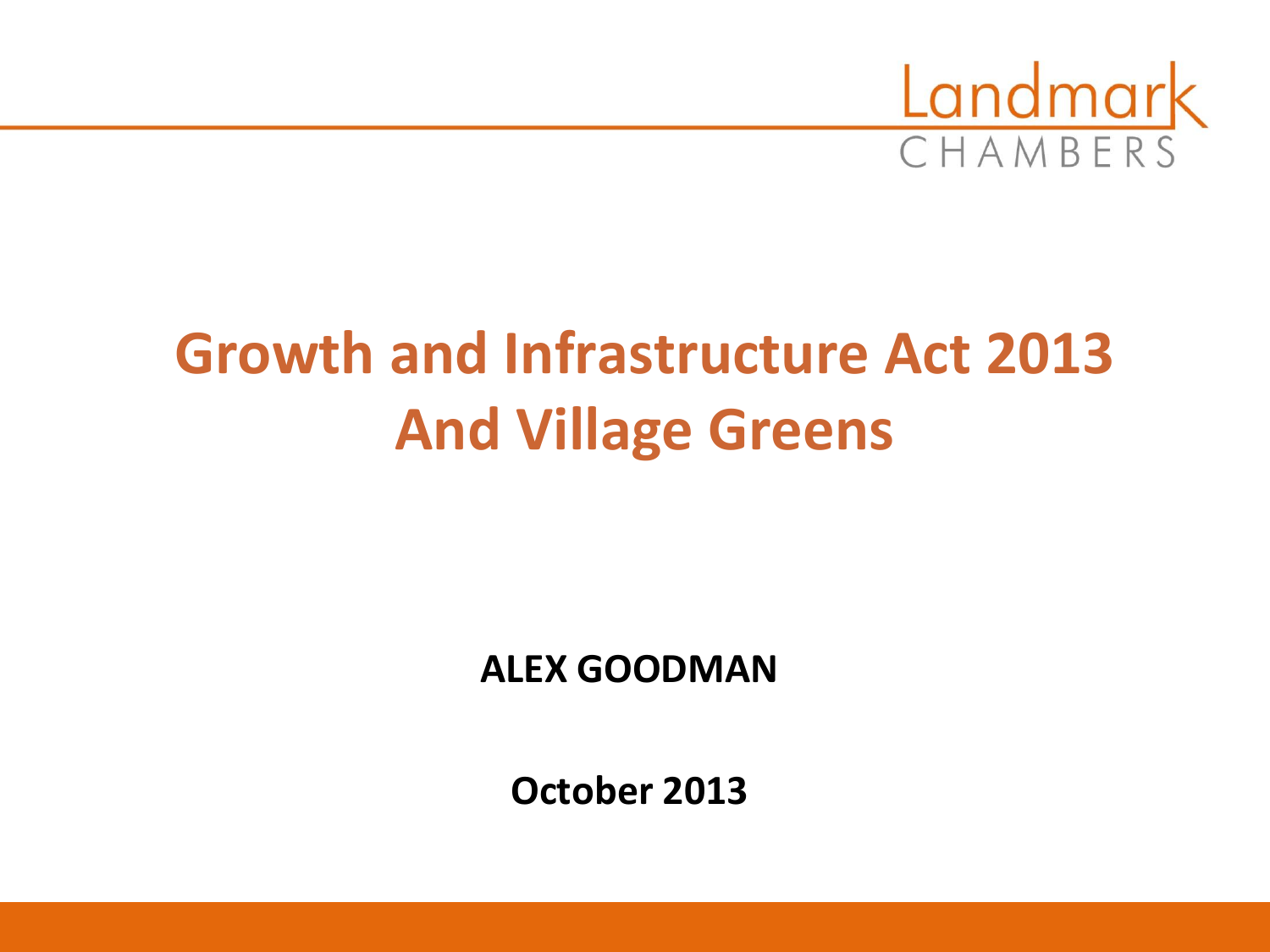### **Overview of Effects of GIA 2013 on Village Greens**

- Growth and Infrastructure Act 2013:
	- Reduces the period of grace within which an application for registration of a village green can be made to 1 year
	- Prevents applications being made after certain trigger events such as allocation of land in a statutory plan
	- Provides for terminating events after which applications may again be made for registration
	- Allows landowners to stop user as of right by depositing a statement with the local authority
	- Provides for fees to be charged for applications for registration of a village green
	- Provisions now all in force from 1 October 2013: Commencement orders: S.I. 2013/1488; and S.I. 2013/1766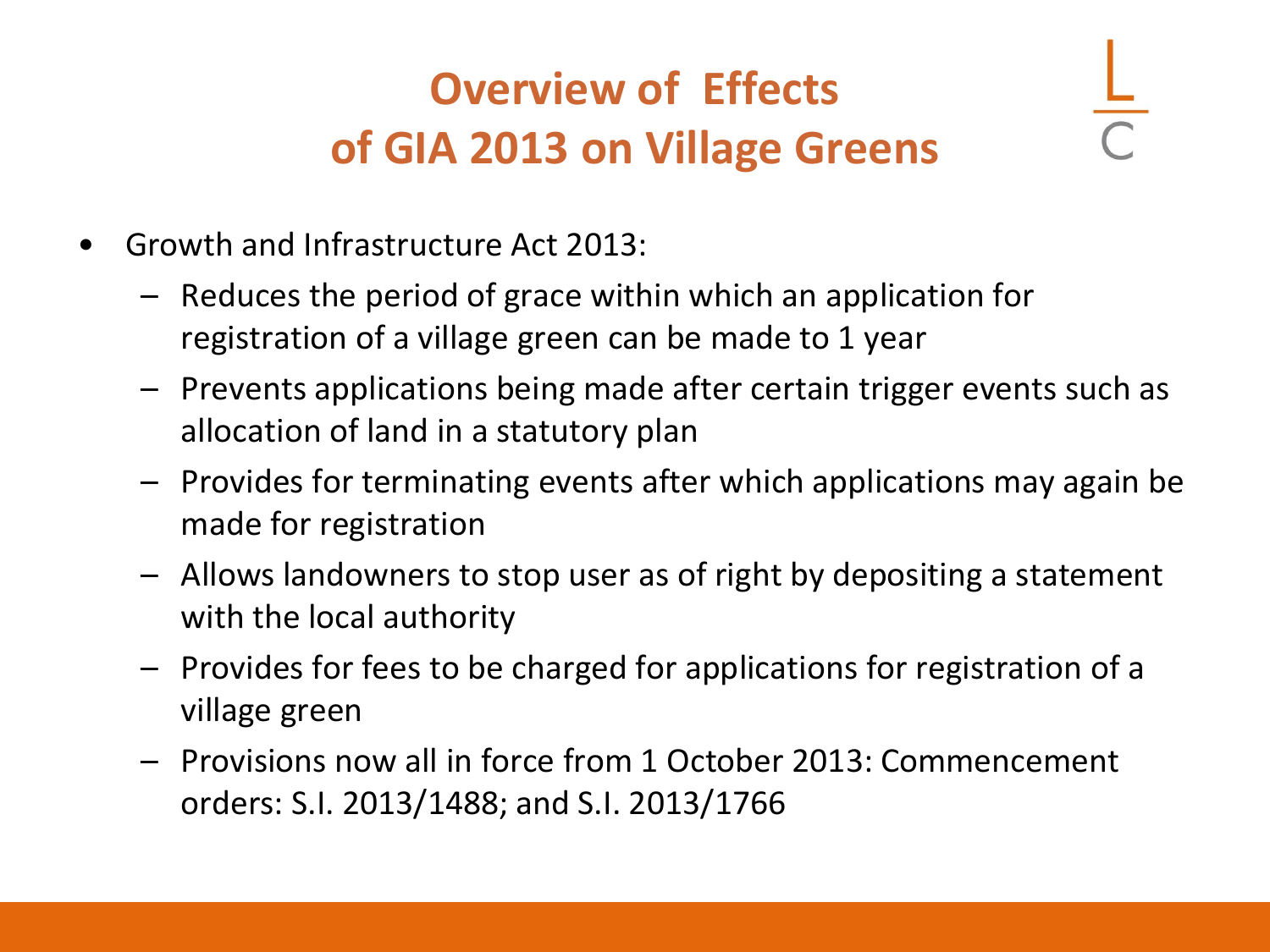# **Background to Changes Commons Registration Act 1965**

- Commons Registration Act 1965 provided for the registration of:
	- land which was common land or a town or village green
	- rights of common over such land; and
	- the ownership of such land

.

- All disputes relating thereto were to be decided by Commons Commissioners;
- no land capable of being registered was deemed to be common land or a town or village green and no right of common was exercisable unless registered;
- any registration of land or rights was conclusive evidence of the matters registered;
- Registration is determinative positively and negatively: *Oxfordshire County Council* v *Oxford City Council* [2006] 2 AC 674 at [43]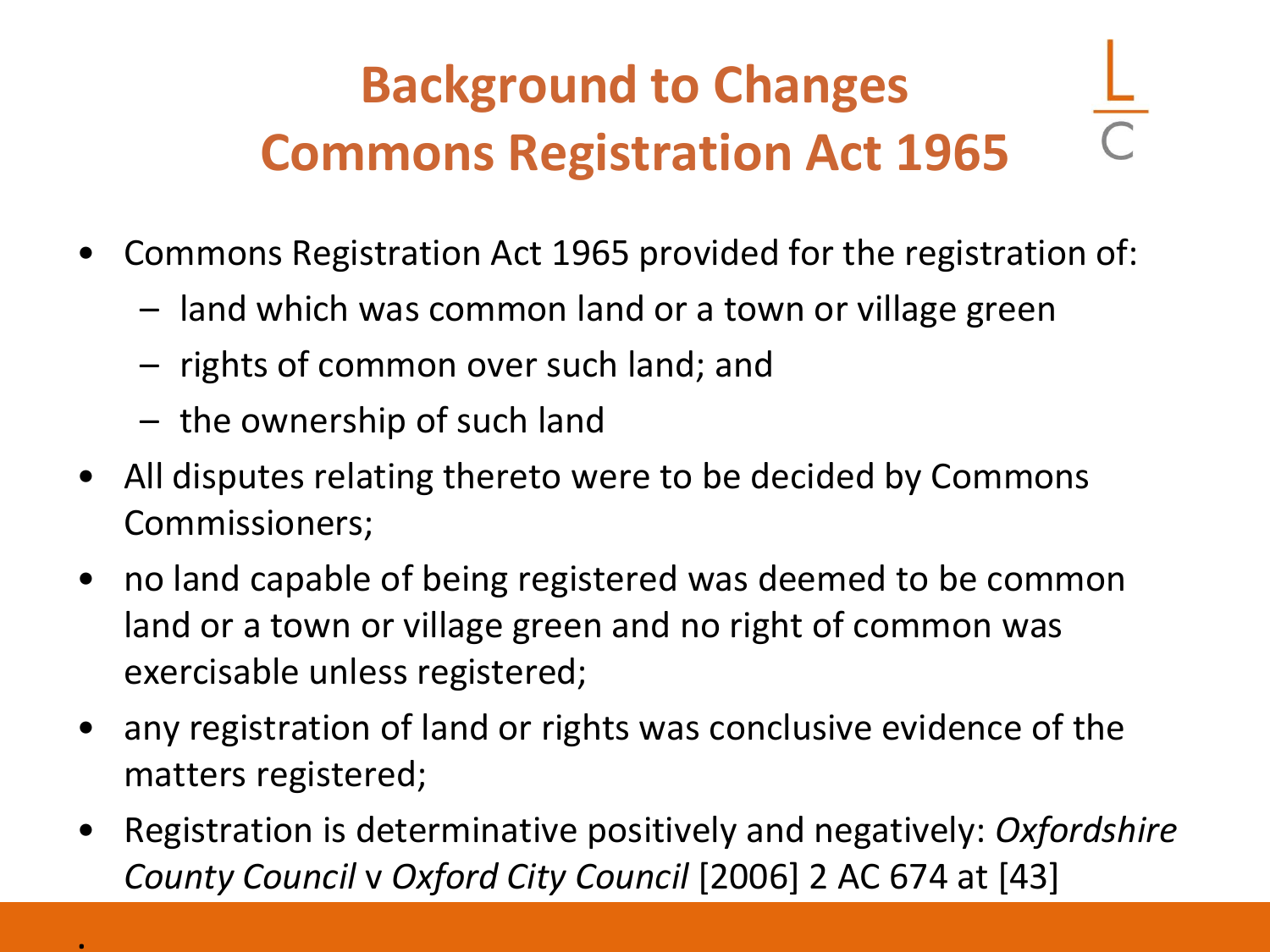### **Background (2) Characteristics of a TVG**

• Section 22(1) of the Commons Registration Act 1965 (as originally enacted) reflected historic origins in Inclosure awards and customary rights in defining a town or village green as land (lettering added)

> "[a] which has been allotted by or under any Act for the exercise or recreation of the inhabitants of any locality or

[b] on which the inhabitants of any locality have a customary right to indulge in lawful sports and pastimes…"

The Act provided further for new greens to be created on land:

"[c] on which the inhabitants of any locality have indulged in such sports and pastimes as of right for not less than 20 years."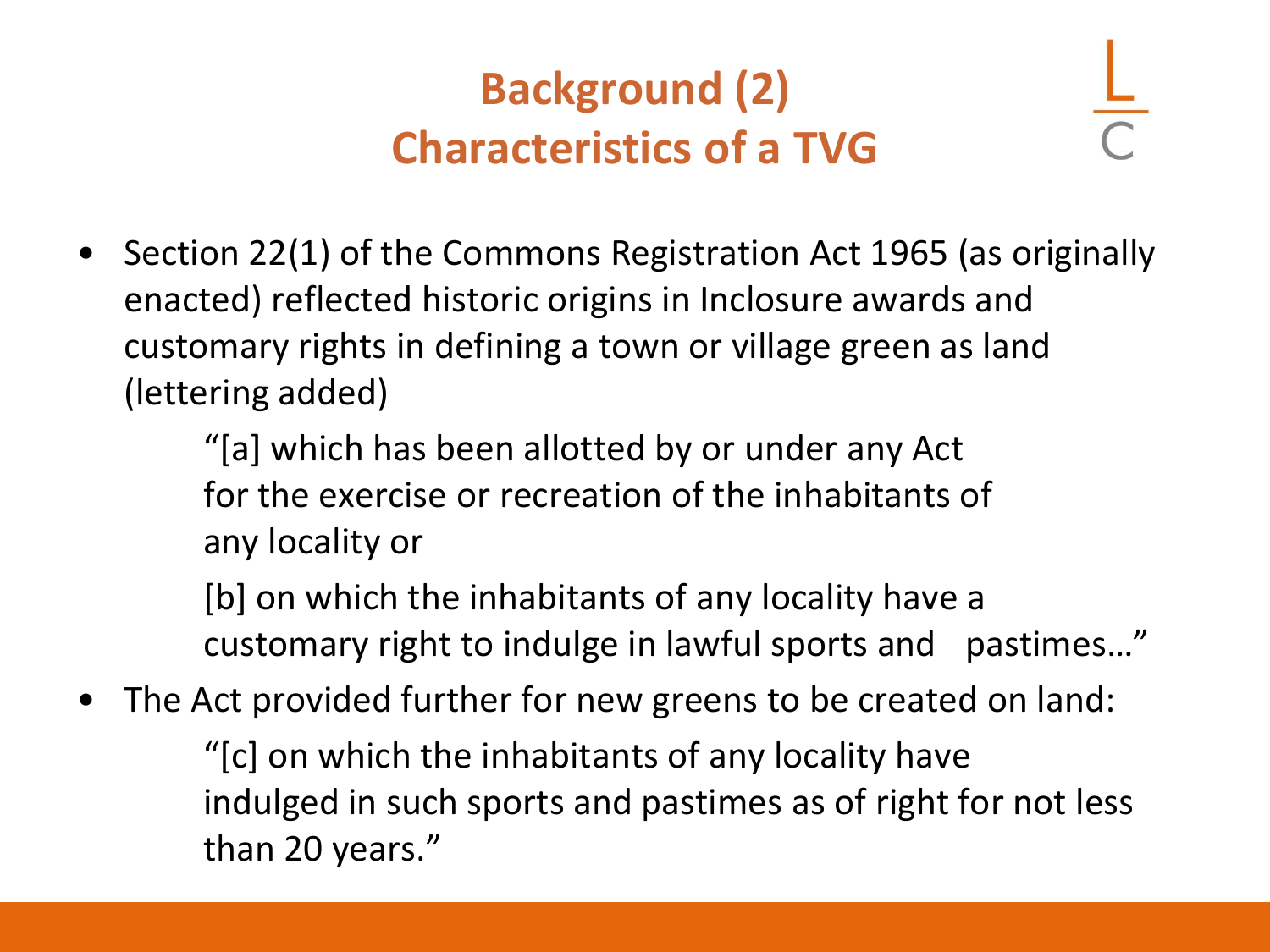### **Background (3) Class [c] Greens**

- Since the late 1990s a mass of case law has evolved on the category of class [c] greens under the 1965 Act which are established by 20 years user.
- Lord Hoffman held in *Oxfordshire* at para [68] that a single statutory question had to be asked in assessing whether a green should be registered. However, this is often broken up into six sub-questions: whether
	- (i) "A significant number of",
	- (ii) the inhabitants of any locality or neighbourhood within a locality";
	- (iii) indulged… in lawful sports and pastimes";
	- (iv) "as of right";
	- $-$  (v) "on the land";
	- (vi) "for a period of at least twenty years"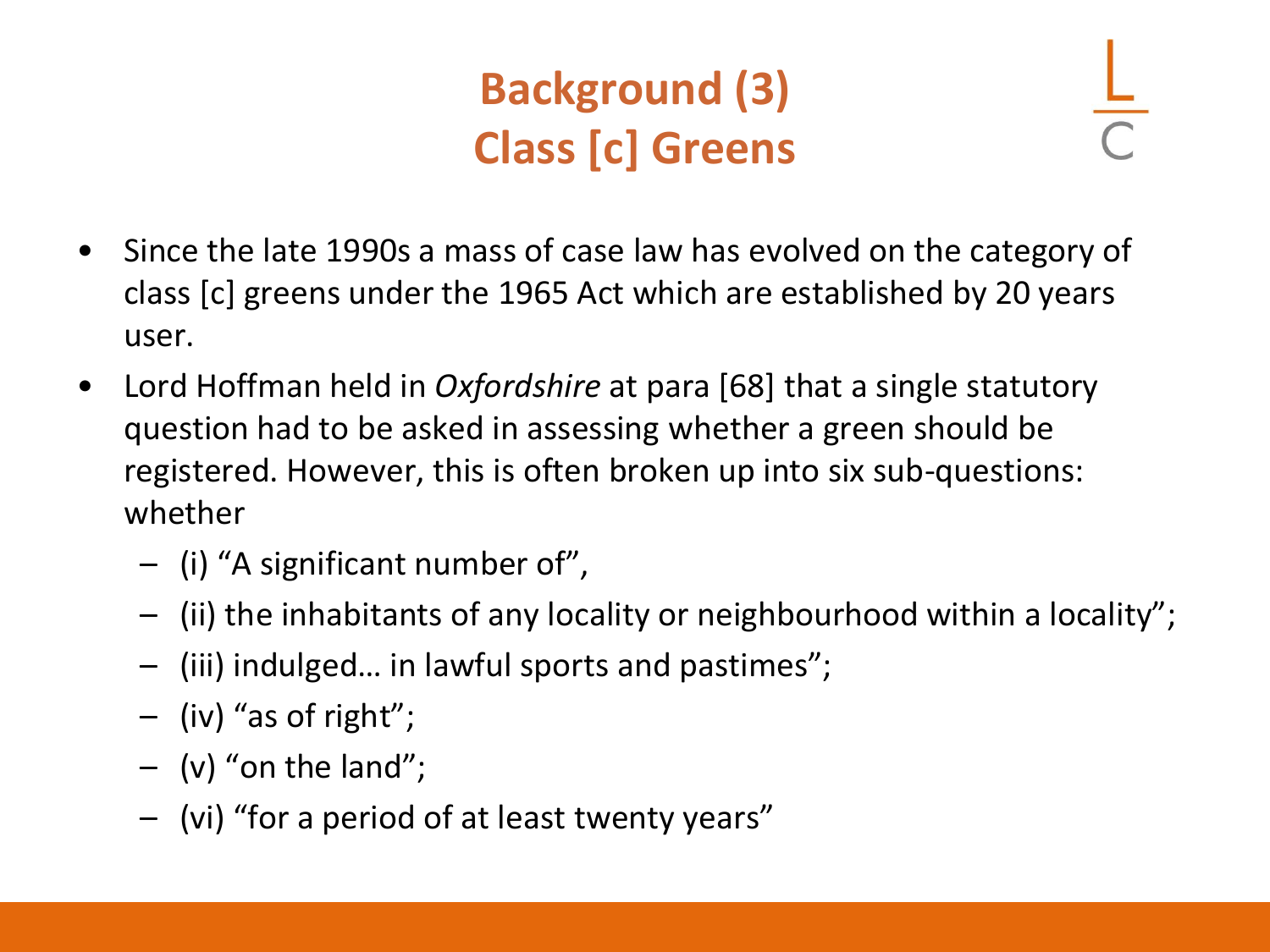### **Vexed Legislation (1)**

This definition of a TVG and its application has been a vexed issue and has now been amended 3 times by:

- Section 98 of the CROW Act 2000
- Section 15 of the Commons Act 2006
- Section 14 of the Growth and Infrastructure Act 2013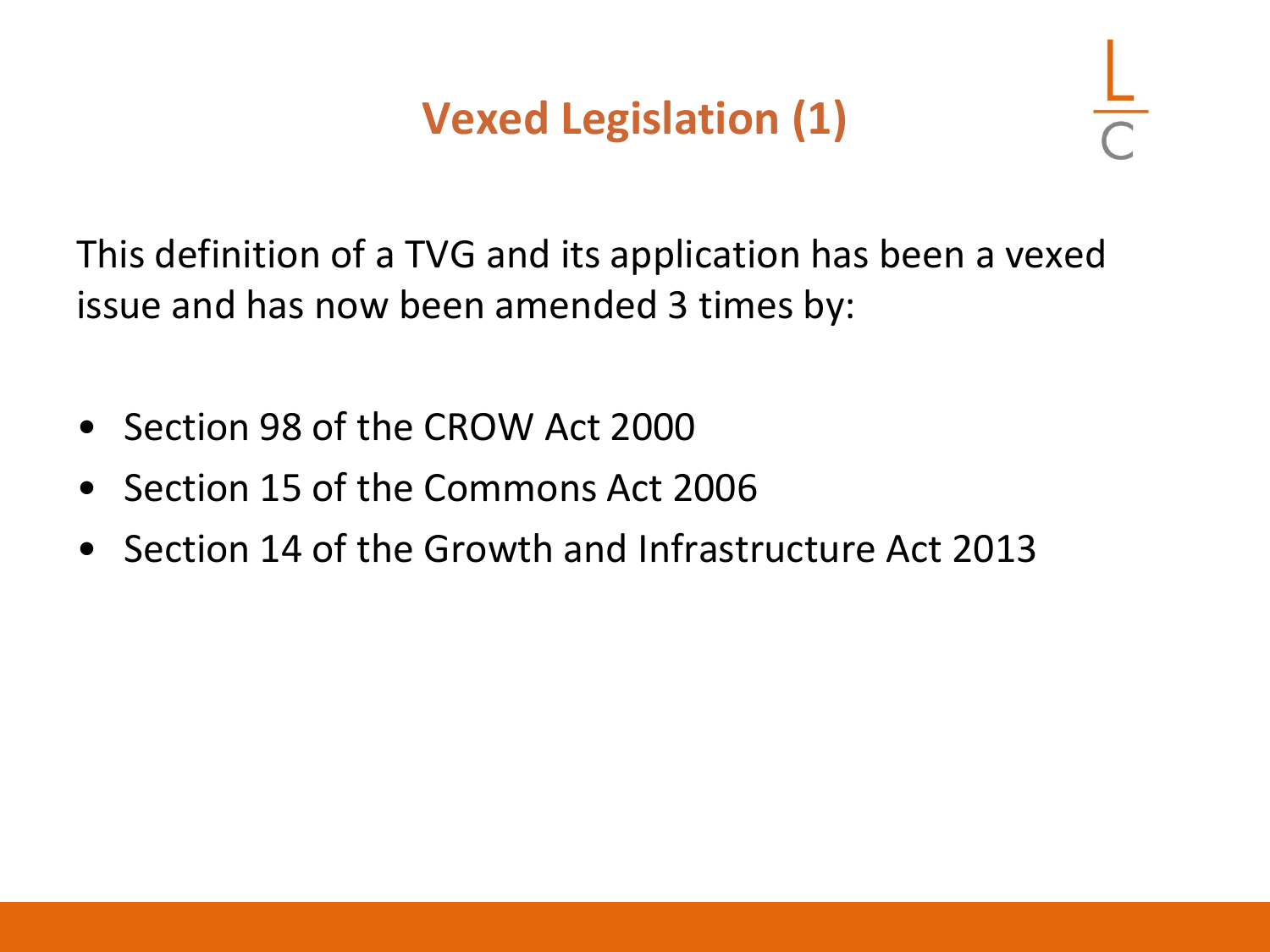### **Vexed Legislation (2)**

### **Section 98 Countryside and Rights of Way Act 2000**

Section 22 of the CRA 1965 was amended by the CROW Act 2000 so as to insert a new subsection (1A):

• (1A) Land falls within this subsection if it is land on which for not less than twenty years a significant number of the inhabitants of any locality, **or of any neighbourhood within a locality**, have indulged in lawful sports and pastimes as of right, and either—

(a) continue to do so, or

(b) have ceased to do so for not more than such period as may be prescribed, or determined in accordance with prescribed provisions

• No period was prescribed leading to much litigation (see *Oxfordshire)* and ultimately further amendment.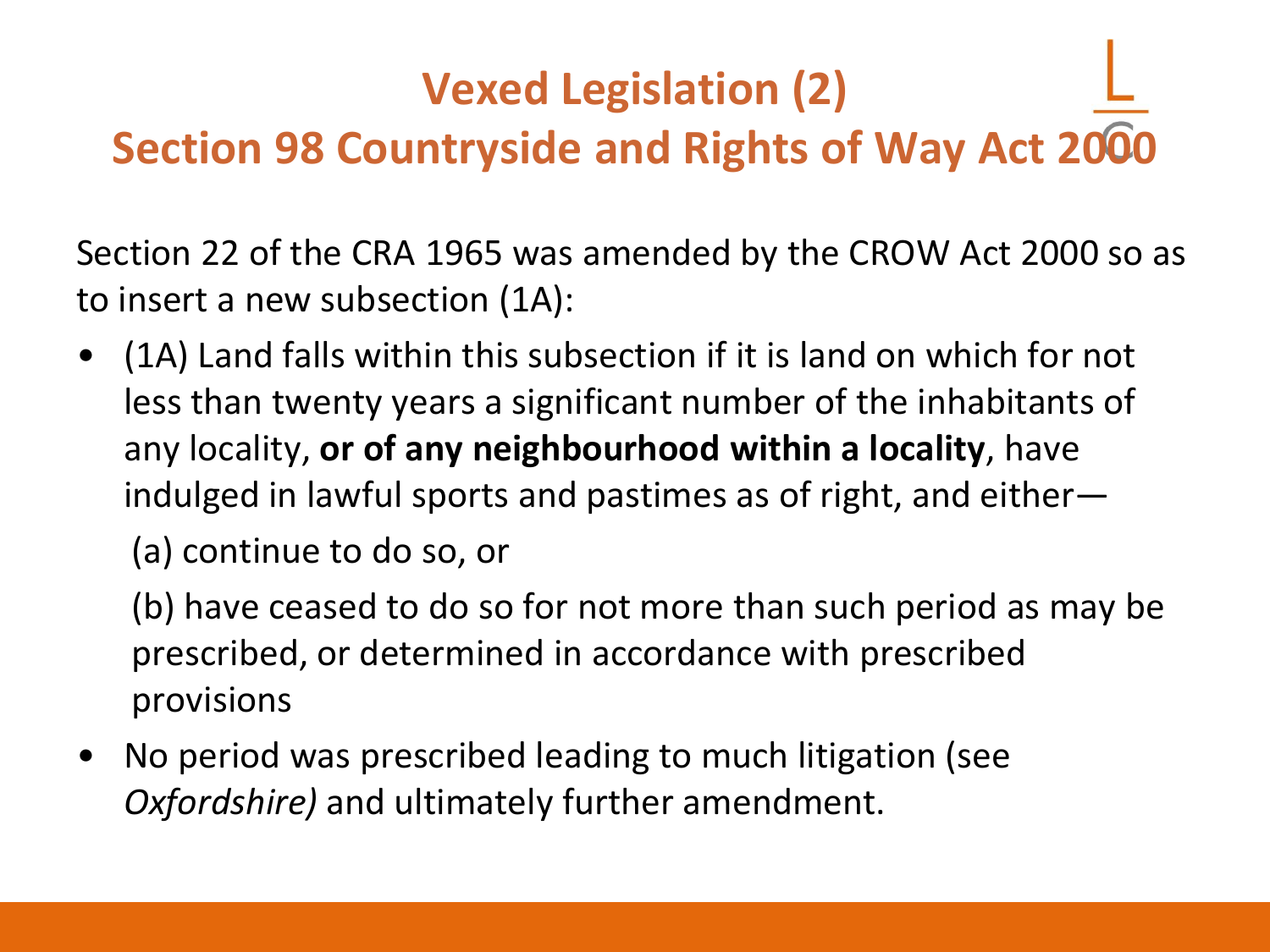# **Vexed Legislation (3) Commons Act 2006**

- Provides for registration of common land and town and village greens
- Commons registration authorities continue to keep registers of common land and town or village greens, and to permit amendments to be made to the registers in accordance with its provisions.
- Replaces and improves the registration system established by the 1965 Act but continues to use the registers set up under that Act.
- Its full provisions are to be implemented on a phased basis, region by region. Currently still only seven pioneer areas have implemented it. Apparently the intention is still to roll out the Act's provisions nationally.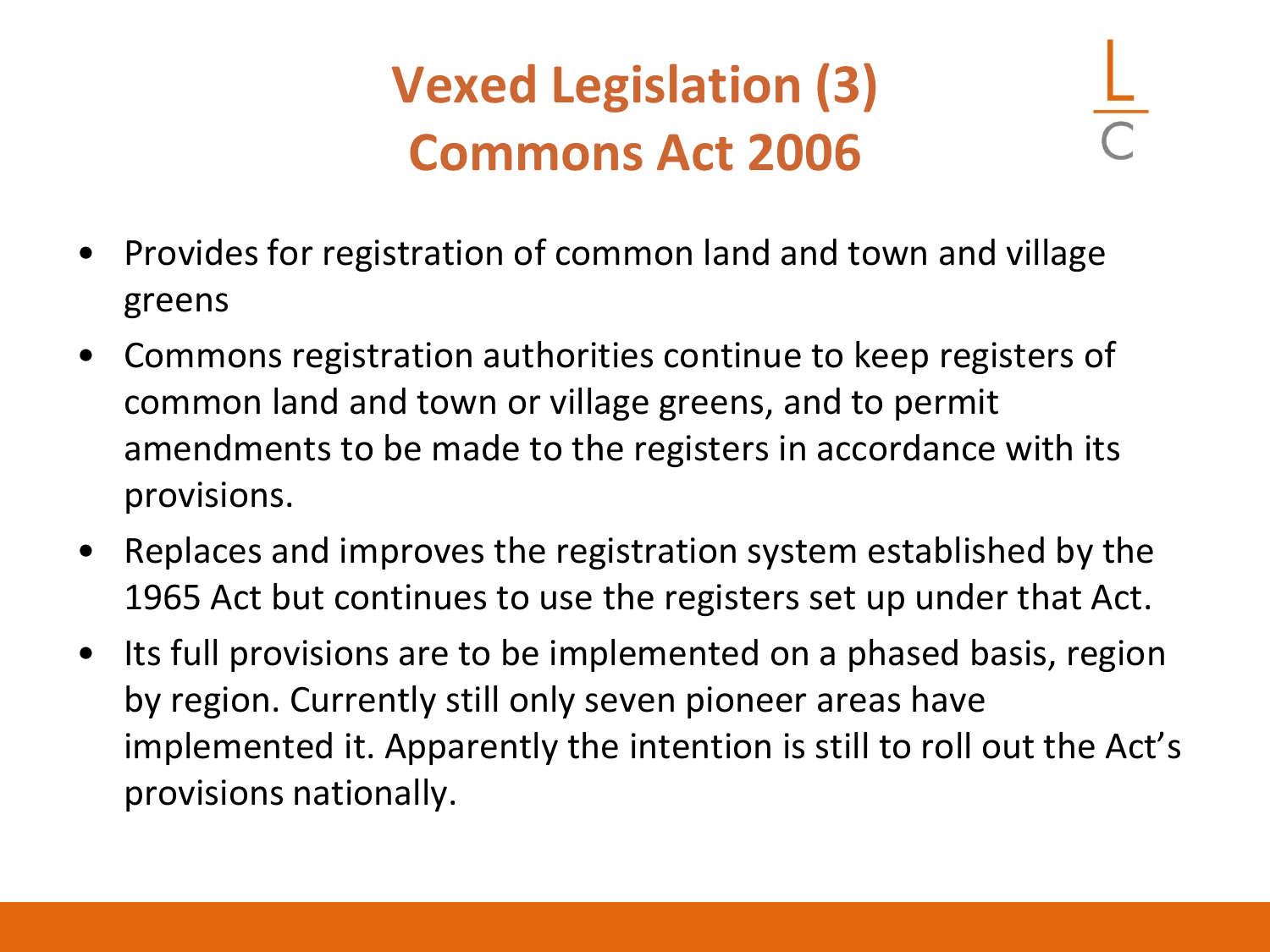### **Registration Pursuant to Section 15(1) Commons Act 2006**

- Where an application is made to the commons registration authority to register a town or village green under section 15 to the 2006 Act, the applicant must additionally show that
- the use **continued** at the time of the application (section 15(2); or
- the use **ceased before the time of the application**, and the application is made within a period of two years after the cessation of the use.
- A third possibility, pursuant to section 15(4) was that the use **ceased before the commencement of section 15** (6 April 2007); the application was made **within five years after the cessation of use**; and a number of other conditions were satisfied (but no further applications may now be brought under this subsection)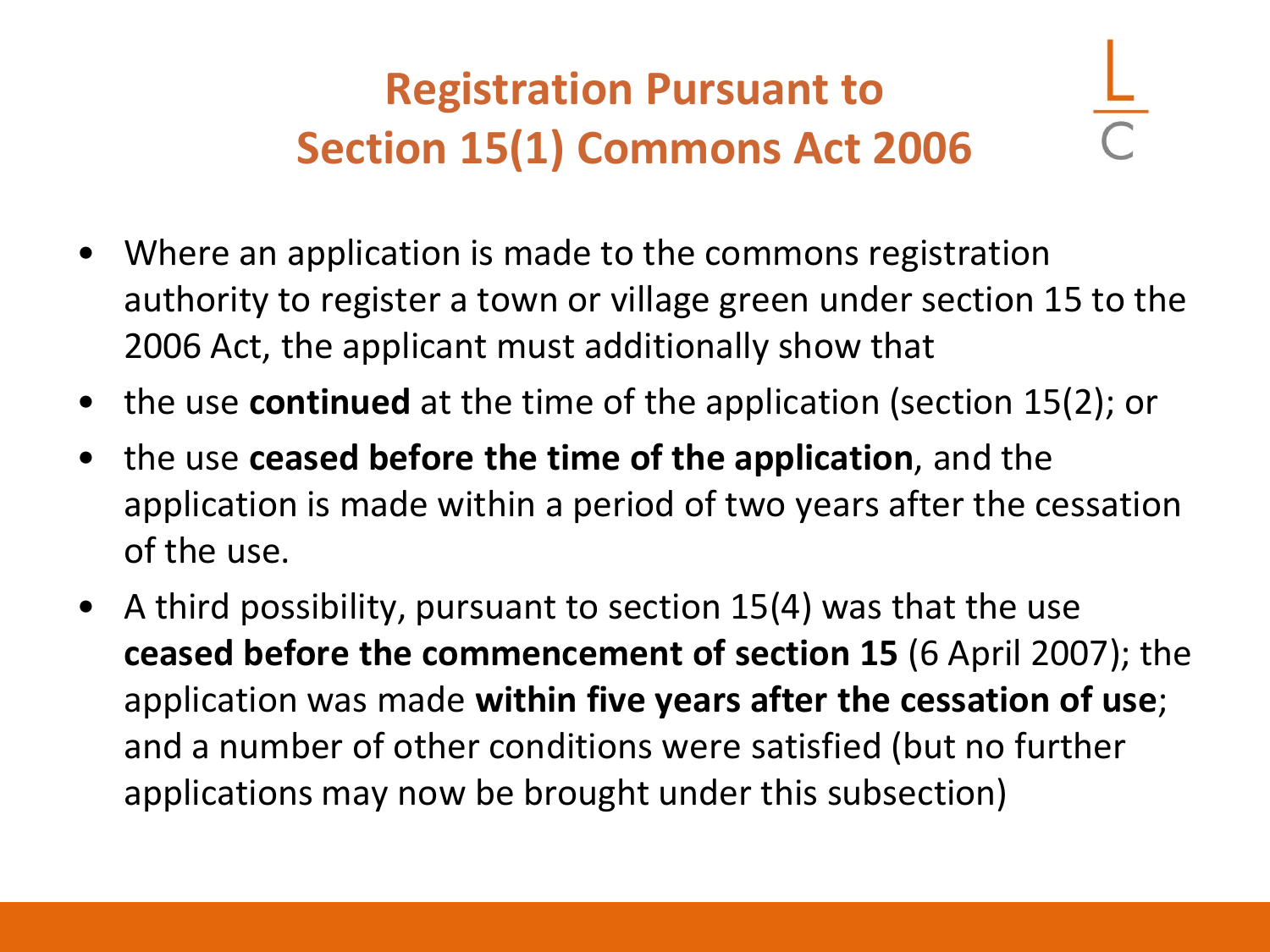# **2006 Act Period of Grace for Registration**

Section 15(3) of the 2006 Act introduced a 2 year period of grace for the making of an application for registration of a village green after user as of right ceased.

Eg. an application could be made at any point up to two years after the right to use the land was brought into question by fencing the land and/or putting up notices.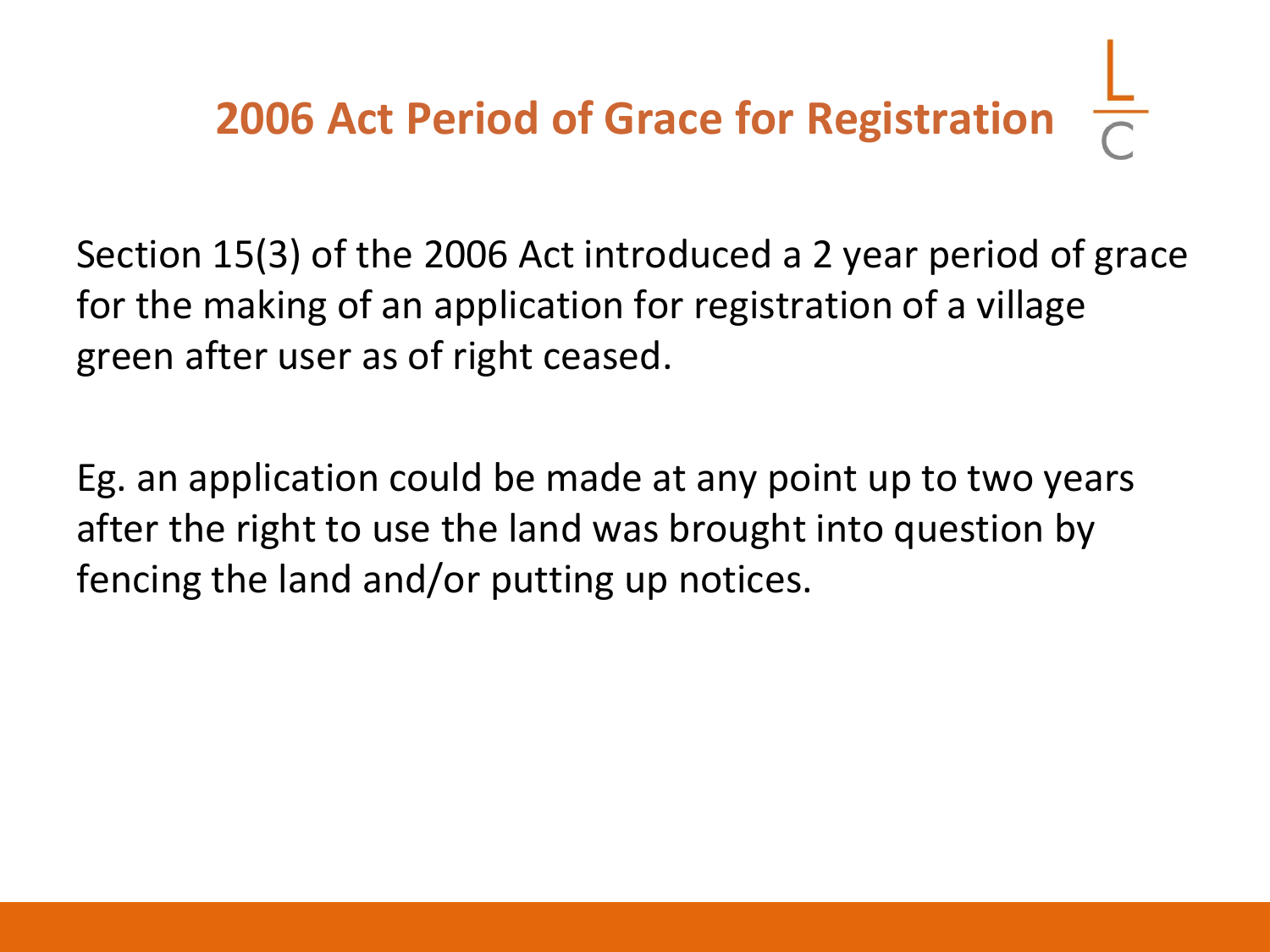### **Vexed Legislation (4) Growth and Infrastructure Act 2013**

Section 15 (3) has been amended by the GIA 2013 so as to limit (in England) to one year the period in which an application for registration of a village green may be made after the asserted recreational rights were contested:

(3) This subsection applies where–

(a) a significant number of the inhabitants of any locality, or of any neighbourhood within a locality, indulged as of right in lawful sports and pastimes on the land for a period of at least 20 years;

(b) they ceased to do so before the time of the application but after the commencement of this section; and

(c) the application is made within *the relevant period.* 

*(3A) In subsection (3), "the relevant period" means—*

*(a) in the case of an application relating to land in England, the period of one year beginning with the cessation mentioned in subsection (3)(b);*

*(b) in the case of an application relating to land in Wales, the period of two years beginning with that cessation.*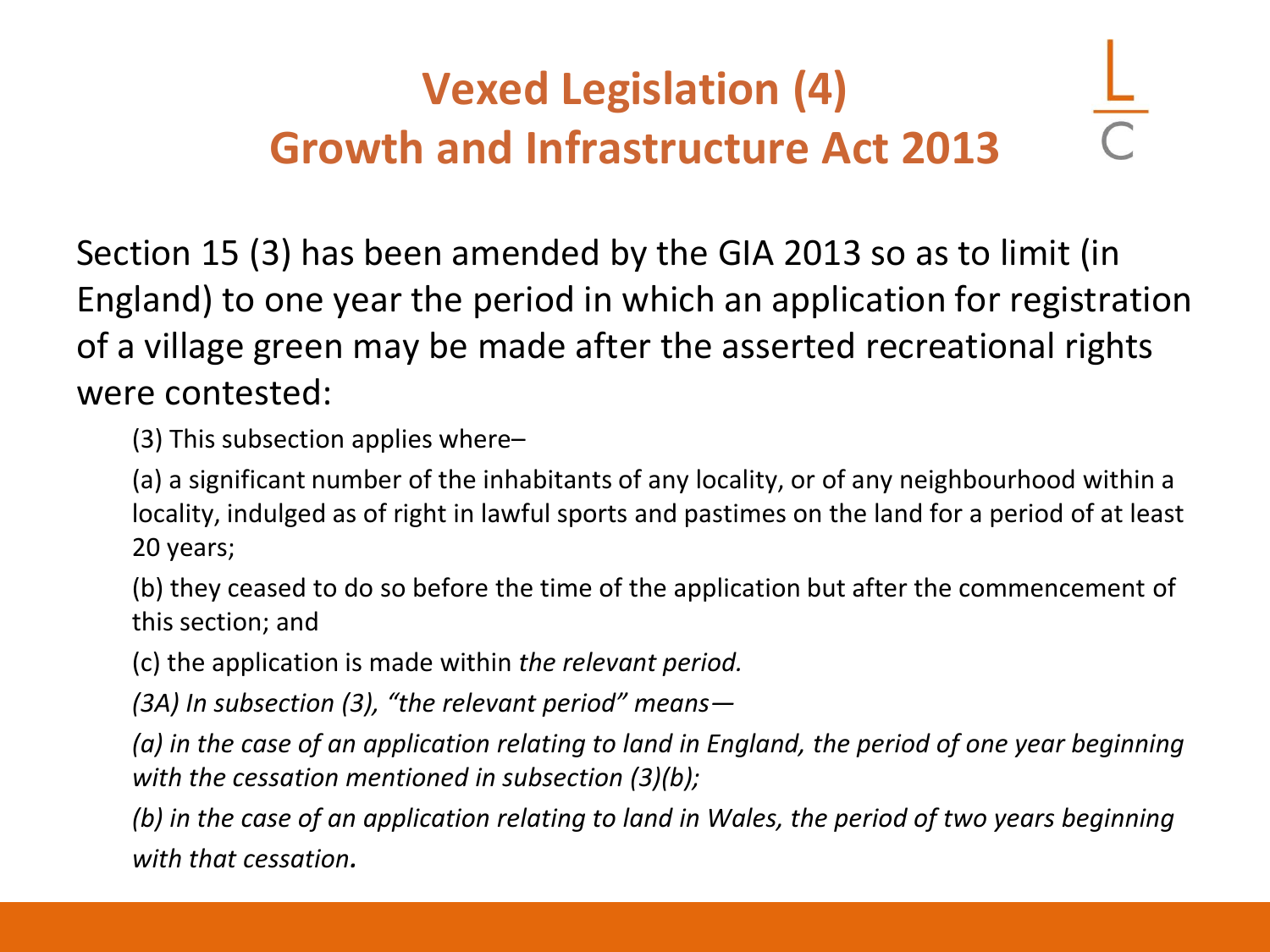### **Hot Off Press**

Growth and Infrastructure Act 2013 (Commencement No. 2 and Transitional and Saving Provisions) Order 2013/1488

New one-year period of grace has just taken effect:

6. Provisions coming into force on 1st October 2013

Subject to article 8, section 14 (registration of town or village green: reduction of section 15(3)(c) period) of the Act comes into force on 1st October 2013.

#### Art. 8 states

"(2) The coming into force of section 14 of the Act so far as it applies to land in England, has no effect in relation to any cessation referred to in section 15(3)(b) of the Commons Act 2006 which occurs before 1st October 2013."

(i.e. the reduction to one year will only bite at the earliest in 1 year's time)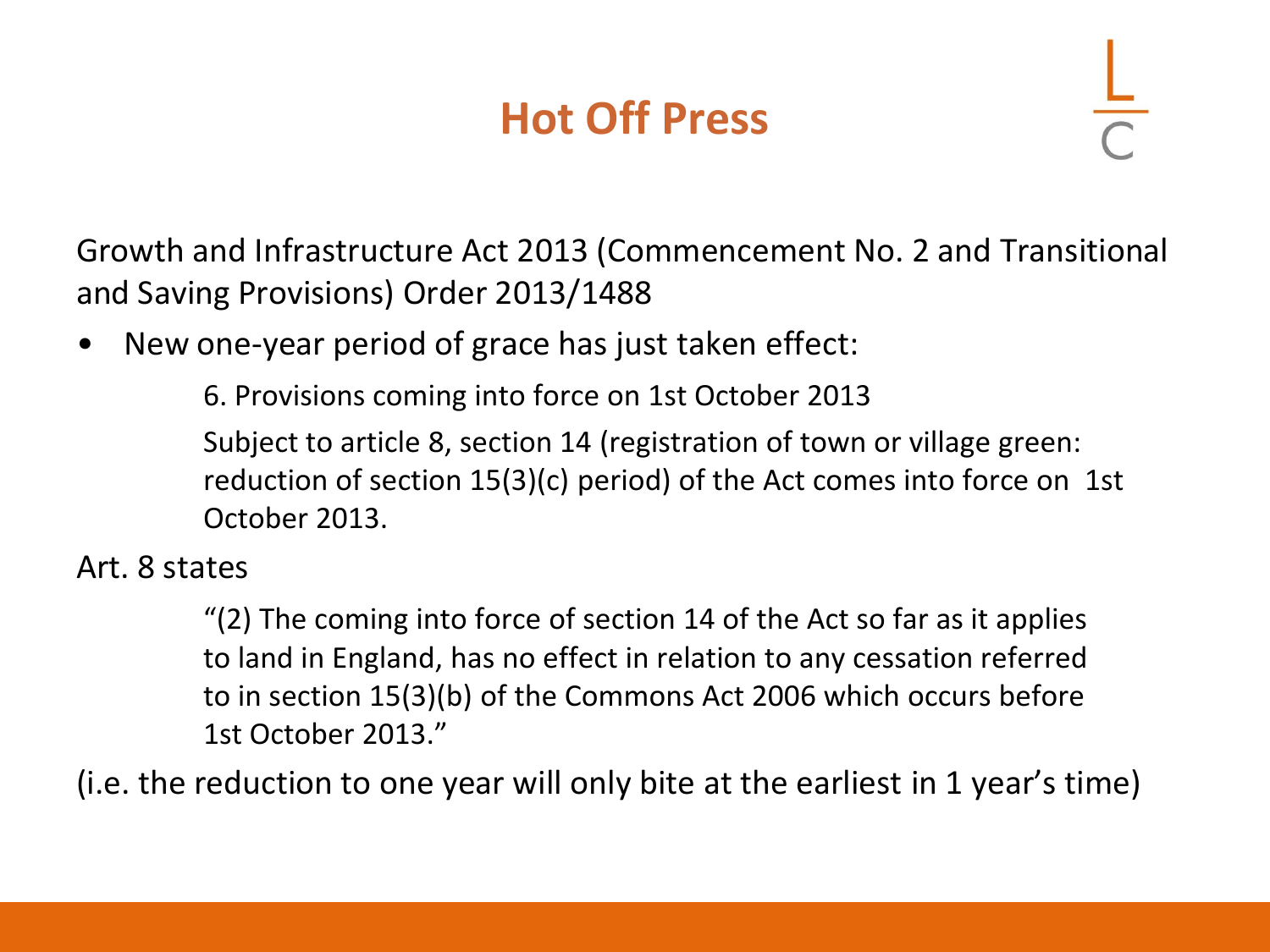## **Cessation of Right to Register a TVG: Trigger Events and Terminating Events**

- New Section 15C(1) provides that the right to apply to register a TVG ceases to apply after "trigger events" (but the provision bites only on applications made after the section came into force on 25 April 2013)
- By section 15C(2)the right arises again after a "trigger event" ceases to apply upon the occurrence of a "terminating event"
- Secretary of State has powers to make orders as to when trigger events occur, and what those trigger events are
- The trigger events are set out in new Schedule 1A to the Commons Act 2006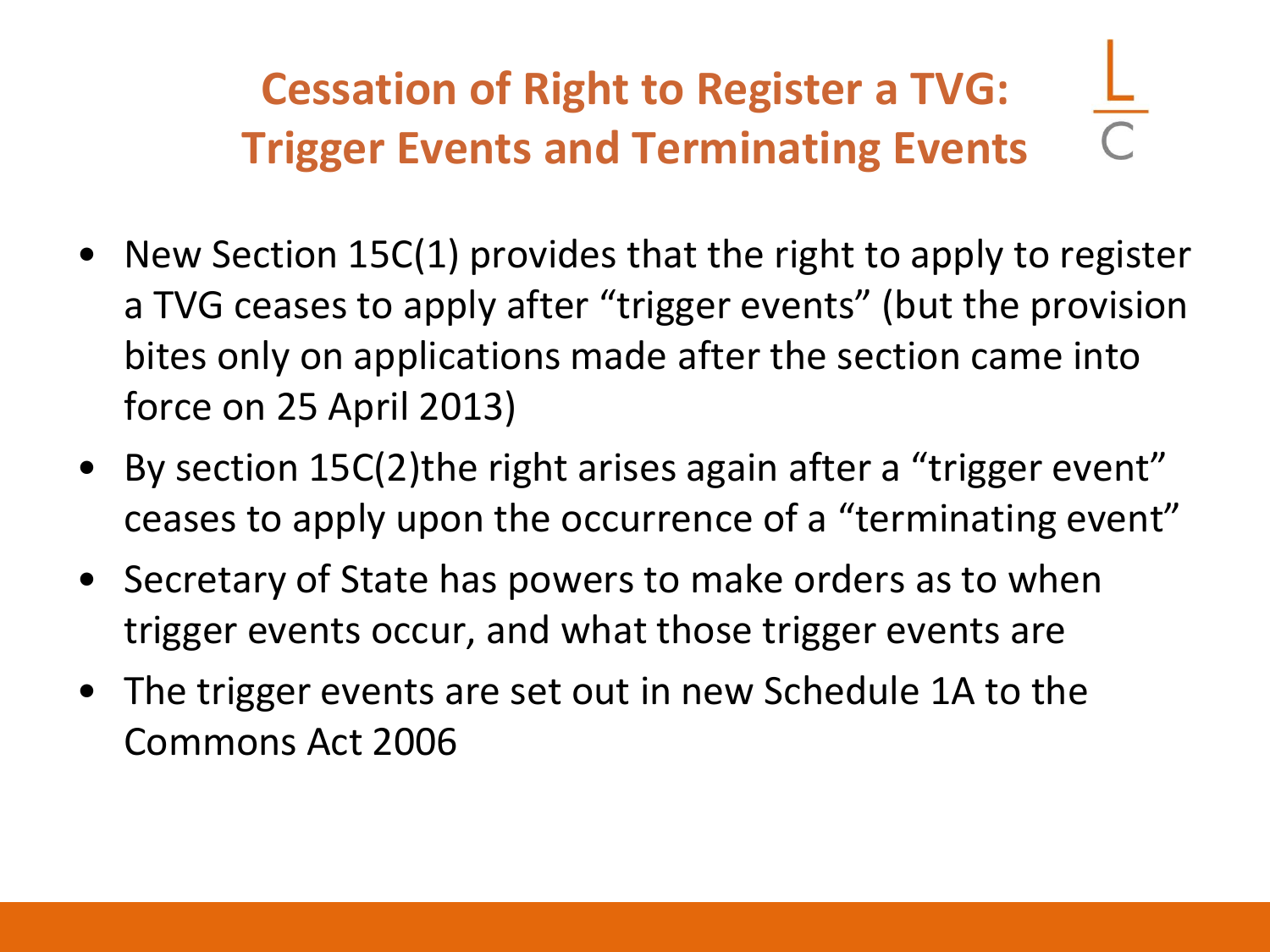### **Trigger Events and Terminating Events (1) Planning Applications**

Schedule 1A to the Commons Act sets out the following:

1. Trigger: An application for planning permission is publicised;

Terminating Events: (a) application is withdrawn

(b) LPA declines to determine

(c) planning permission finally refused

(d) Permission expires

2. Trigger: An application for planning permission under section 293A of the 1990 Act (matters which are urgent and of national importance).

Terminating Events (a); (c) and (d) above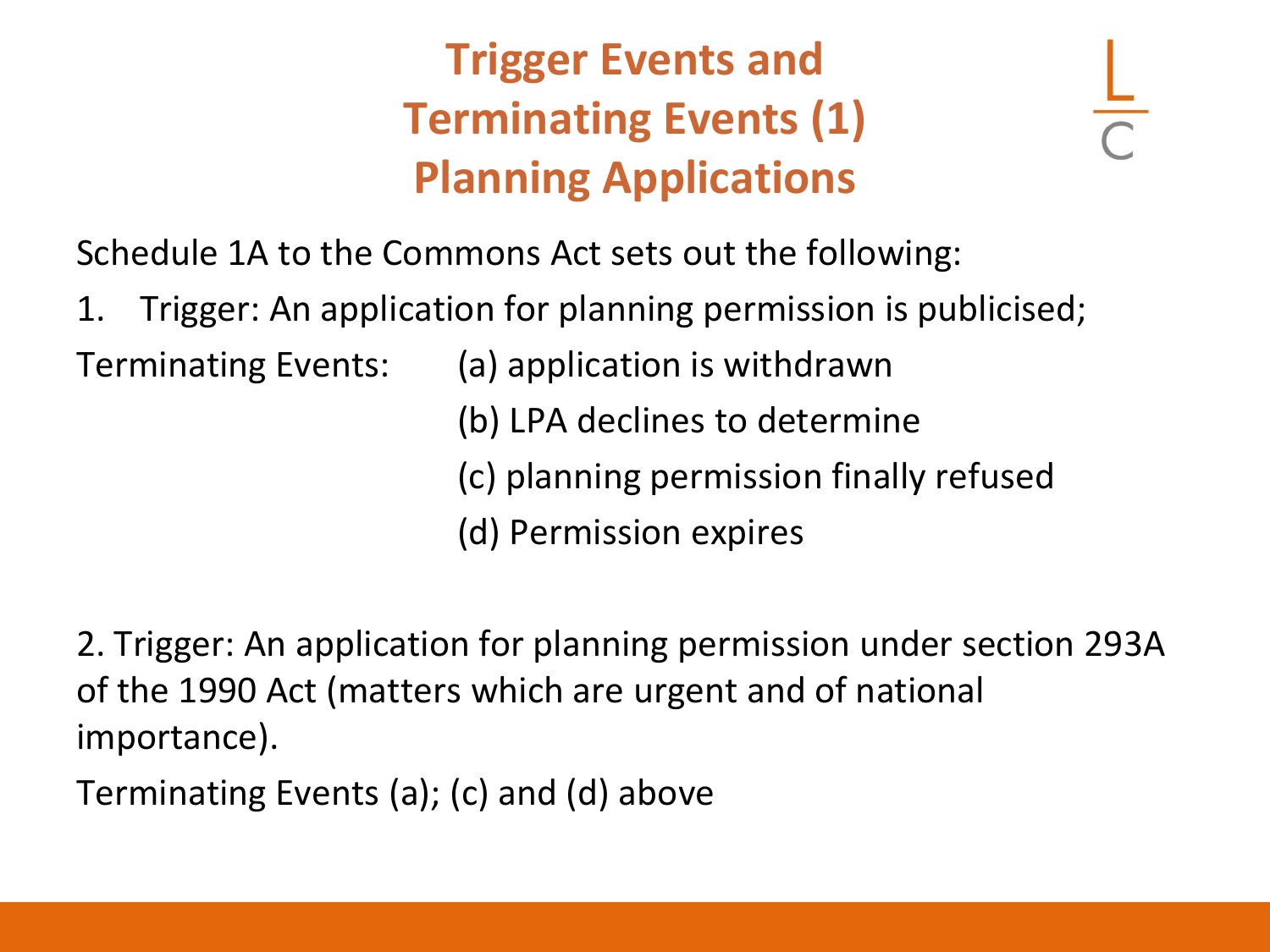### **Trigger Events and Terminating Events (2) Plans**

3.Trigger: Draft Development Plan Document identifying land for development is published Terminating Events: Plan is withdrawn or plan is adopted

4. Trigger DPD identifying land for development is adopted Terminating Events: DPD is revoked; relevant policy is superseded

5. Trigger: A neighbourhood development plan is published containing proposal for development of the land

Terminating Events: Plan is withdrawn; or plan is made

6. Trigger: Neighbourhood development plan identifying land for potential development is made Terminating Events: Plan ceases to have effect; is revoked or a relevant policy is superseded

7.Trigger: A development plan or part of it identifying the land for development continues to have effect following the commencement of section 16 of the GIA 2013. Terminating: Plan ceases to have effect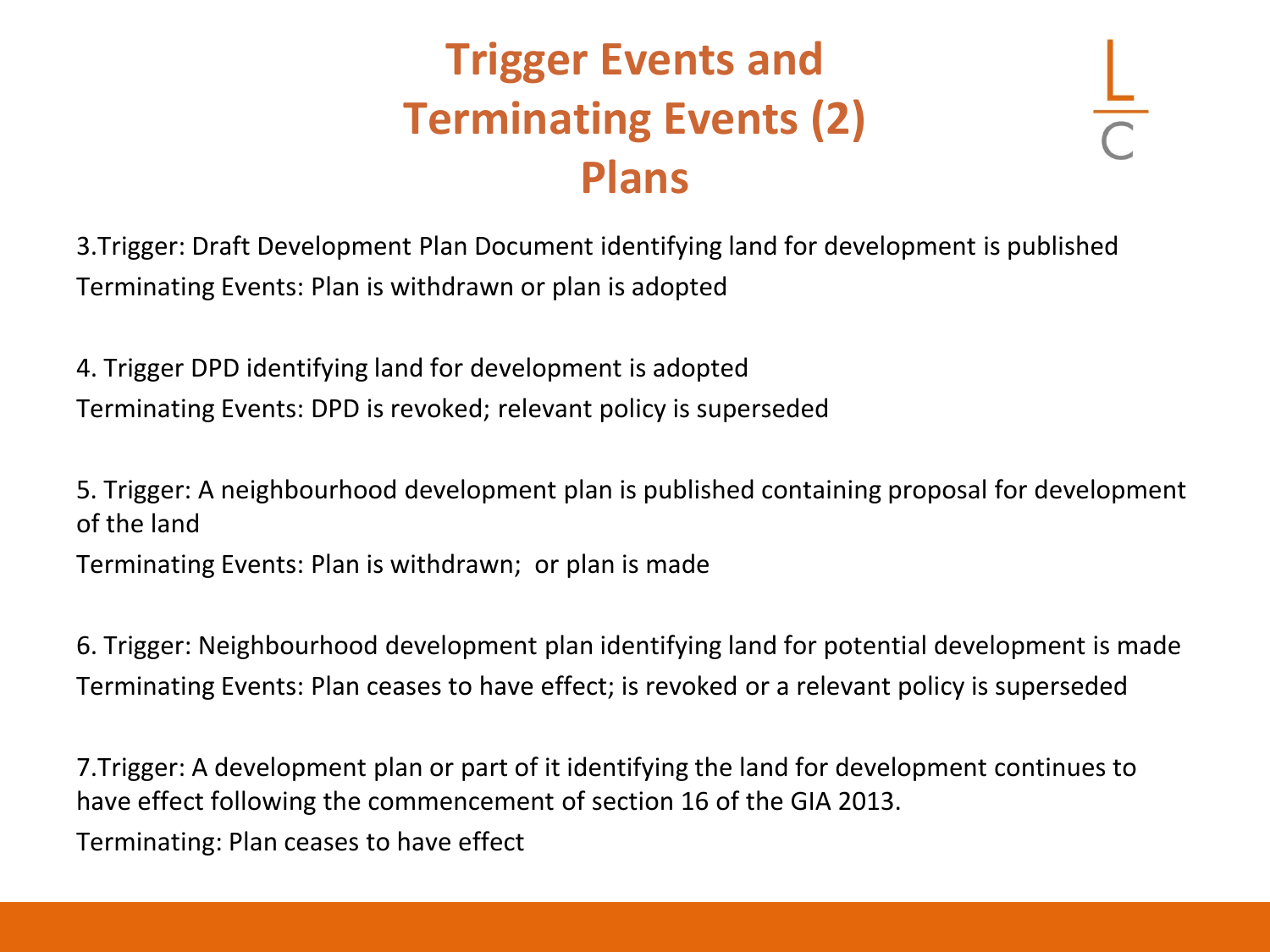### **Trigger Events and Terminating Events (3) Applications for NSIPs**

8. Trigger: A proposed application for development consent under section 114 of the Planning Act 2008 (nationally significant infrastructure project) is publicised

Terminating Events: Two years pass or an application for development consent is publicised (see 9)

9. Trigger: An application for development consent for a NSIP is publicised.

Terminating Events: The application is withdrawn; finally refused; or time for implementation expires.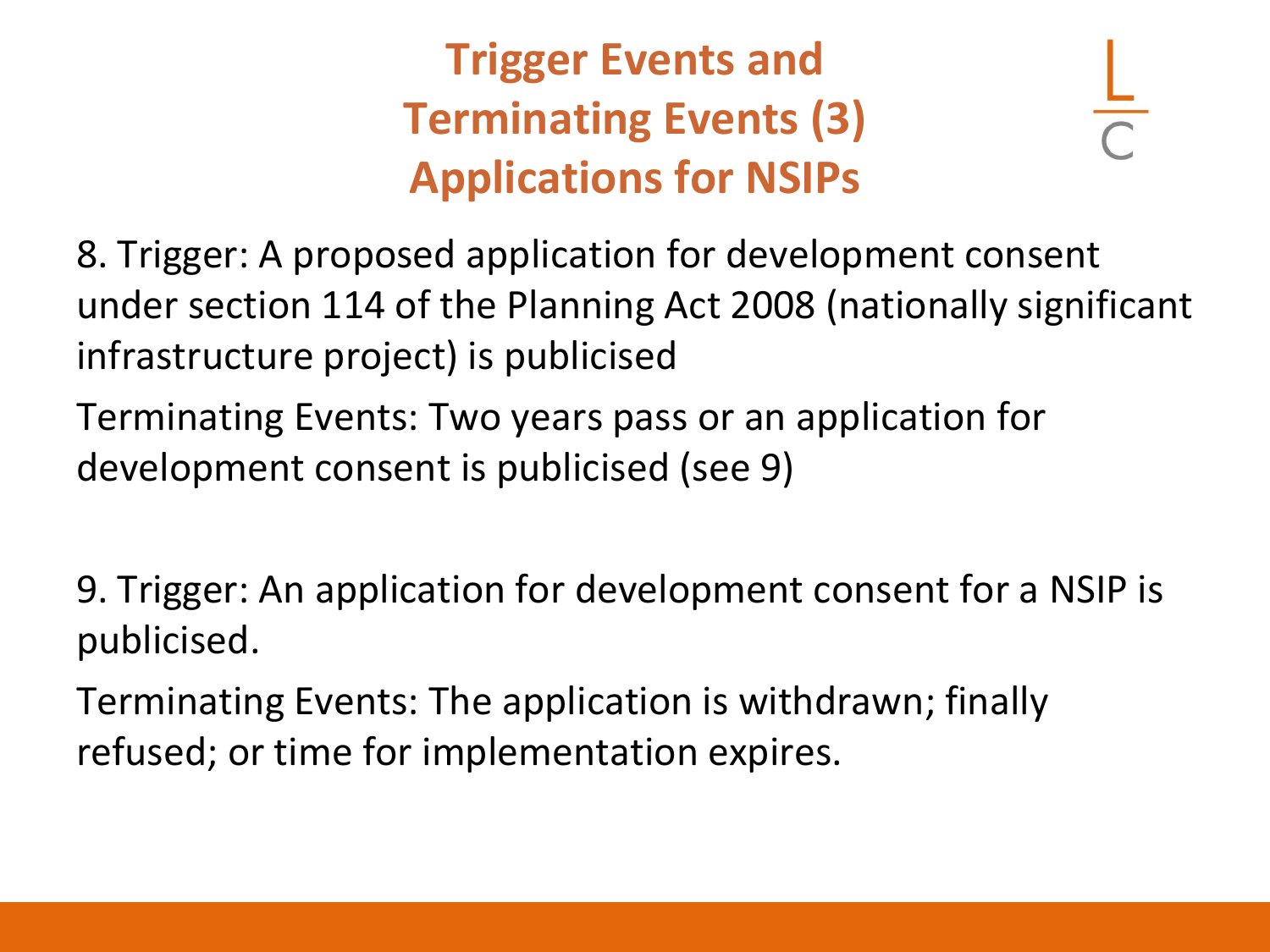### **Deposit of Statements**

- By new section 15A to the Commons Act 2006 (inserted by the GIA 2013) an owner of land may deposit a statement (in prescribed form) with a local planning authority which has the effect of bringing to an end the period during which user as of right may be claimed.
- A village green application could then presumably be brought within the following year but not after.
- New section 15B provides for a register of such applications to be maintained. This is likely to be maintained in tandem with the register maintained for similar purposes in relation to highways.
- Parallel with process under section 31 of the Highways Act 1981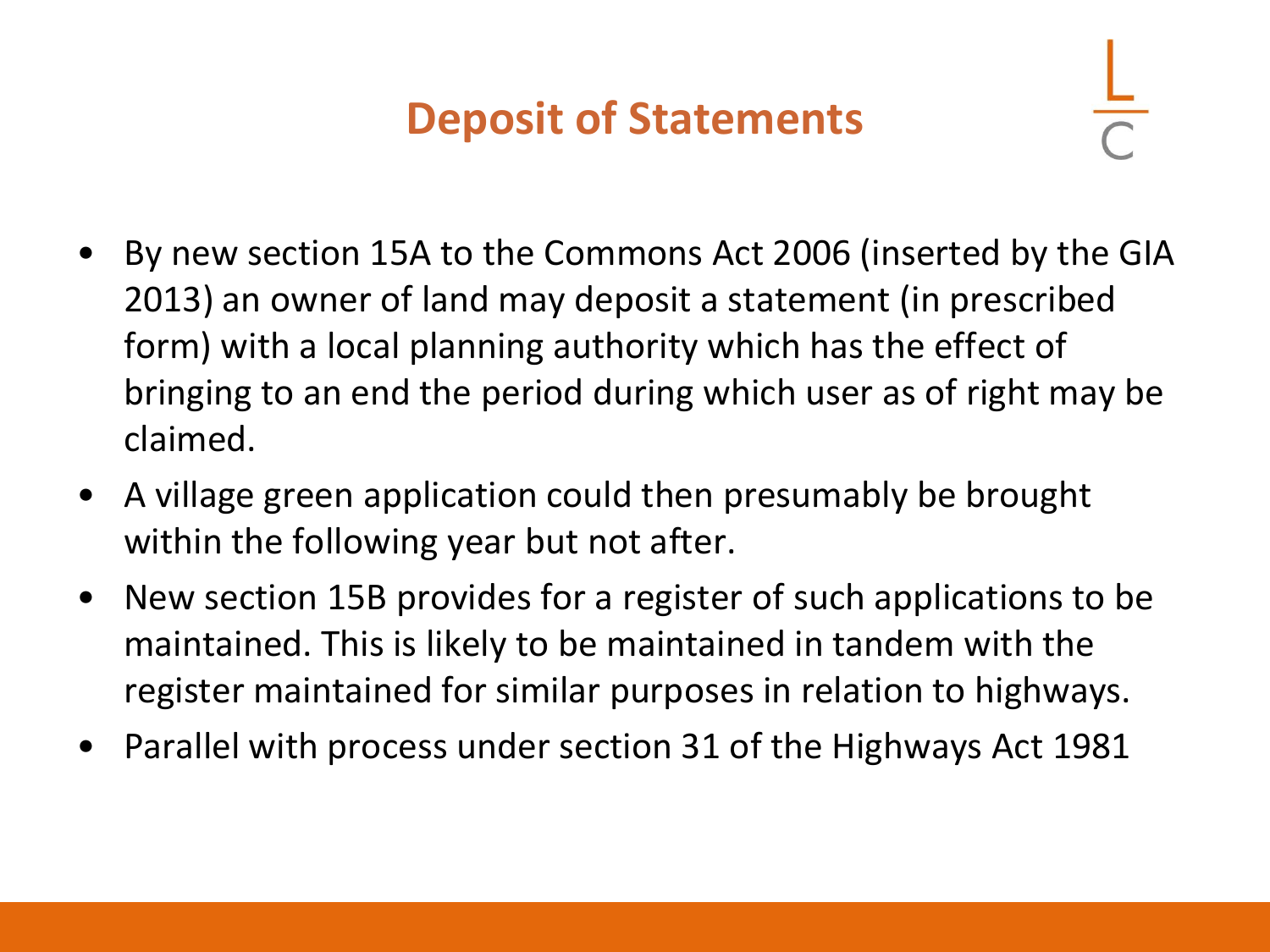- Governed (from 1 October 2013) by Commons (Registration of Town or Village Greens) and Dedicated Highways (Landowner Statements and Declarations) (England) Regulations 2013, SI 2013/1774
- Reg 2 requires completion of a form, signed by owners of land, accompanied by a scale map
- Reg 4 provides for publicity of the statement for sixty days inter alia by site notices.
- Reg 5 makes provision as to what the register must contain (map, details about land and owner, when statement deposited etc)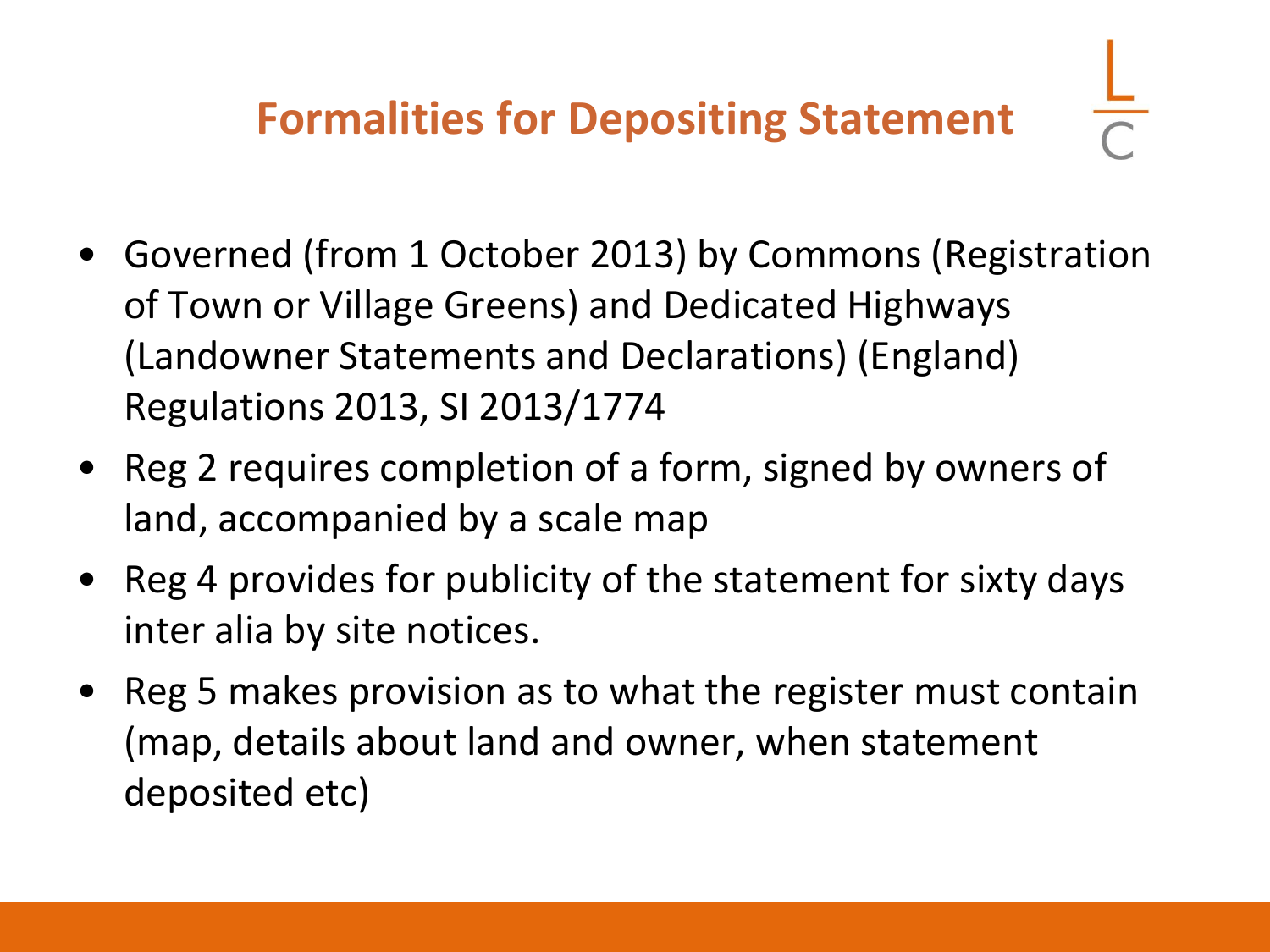### **Reasons for Changes**

- Big rise in applications is a burden on local authority purse
- Increasing frequency of applications for sites earmarked for development resulting in delays/termination of building work
- Costs to developers and landowners
- Local Green Spaces designation (now see NPPF [76]-]78])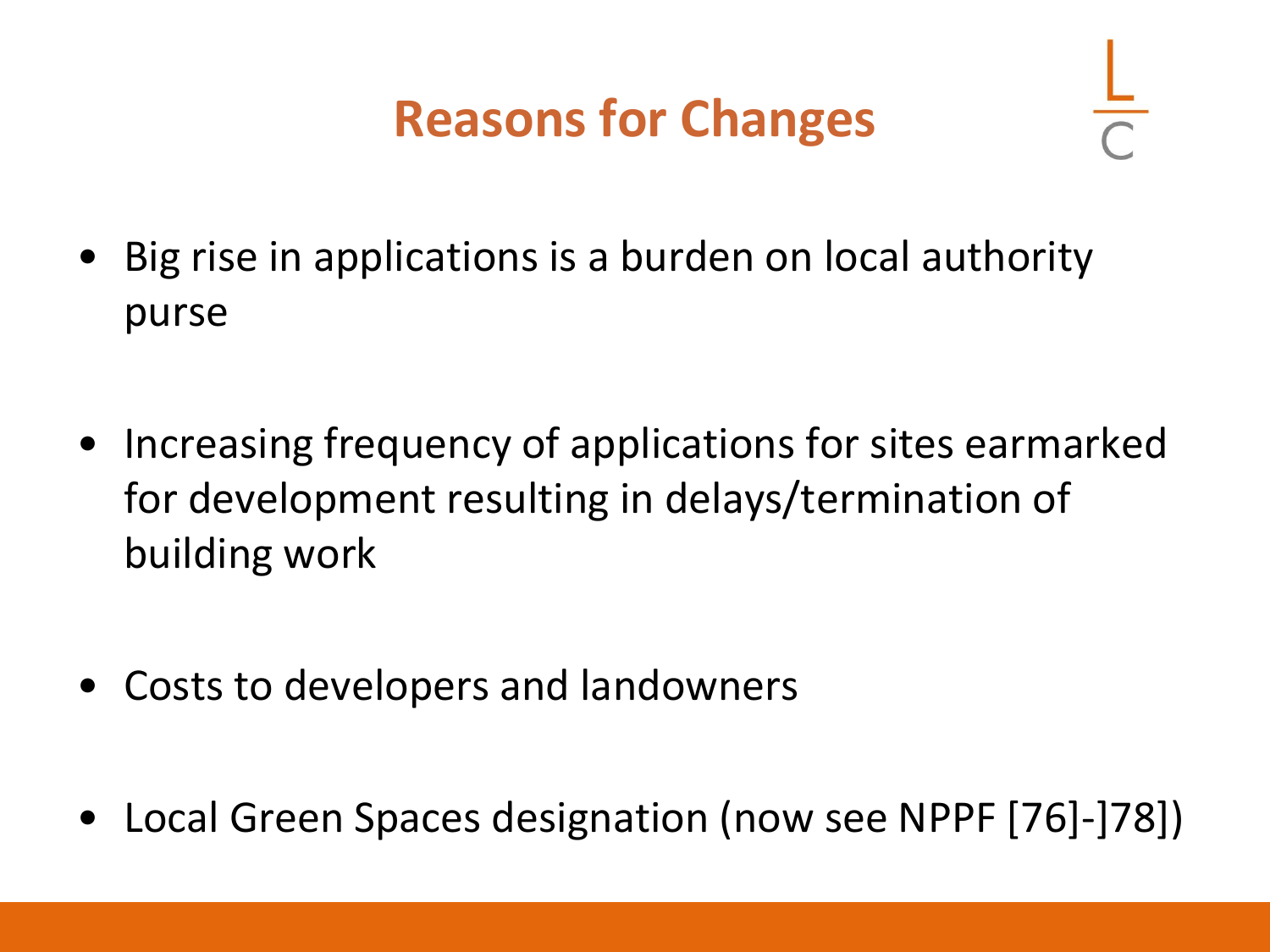# **Summary of Main Changes**

- Sites upon which status as a village green can no longer be accrued include:
	- Those currently already allocated in a development plan
	- Those proposed to be allocated in a development plan or neighbourhood plan (once the draft plan is published)
	- Those the subject of a planning application
	- Those the subject of a proposed (or made) application for a nationally significant infrastructure project
- New power to deposit statements ending accrual of TVG rights
- Period of grace for applications for registration reduced to one year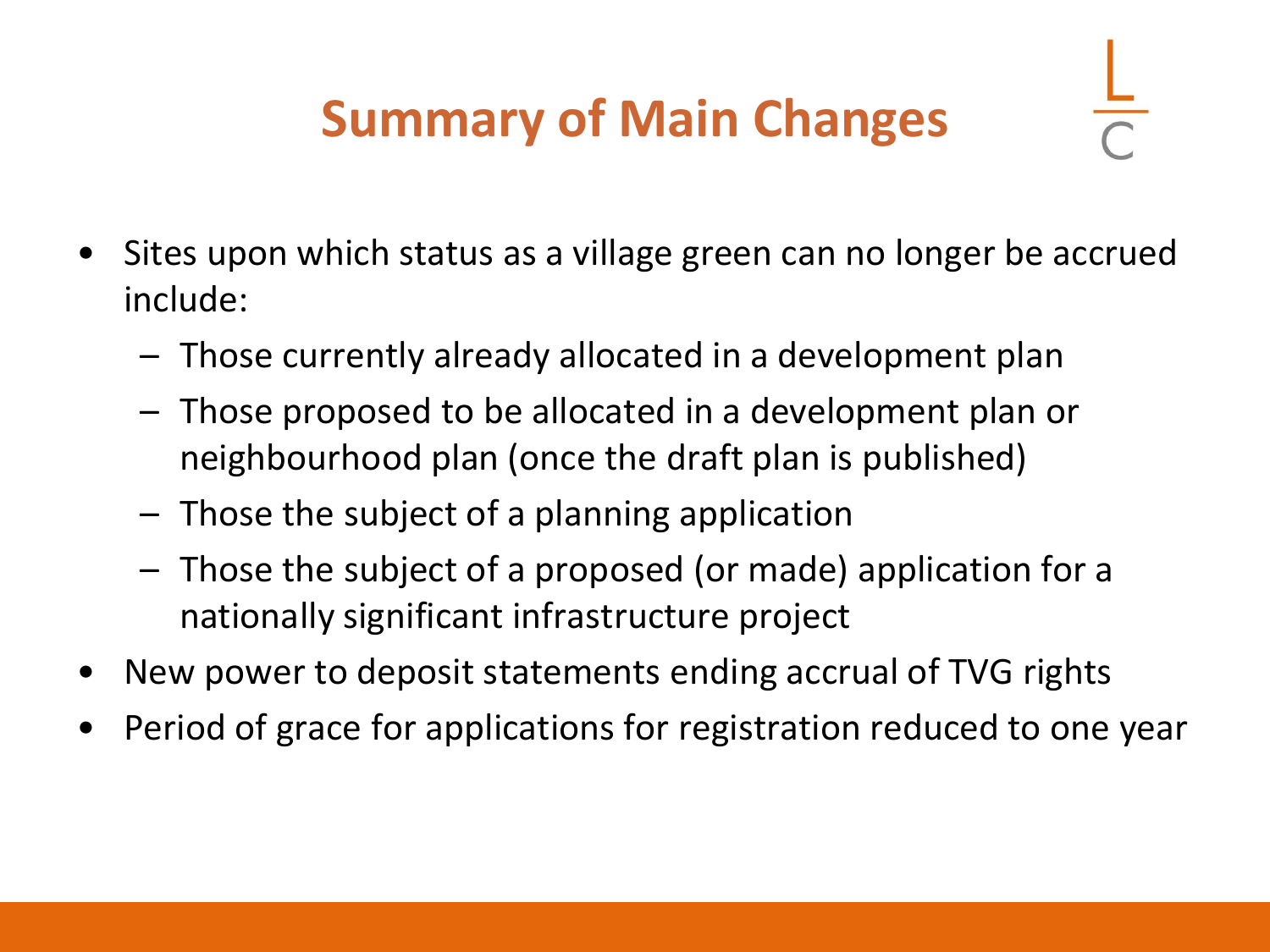### **Major Developments in Case Law On Village Greens**

• R (*Barkas) v North Yorkshire CC* [2013] 1 W.L.R. 1521

Where land had been laid out and maintained as a recreation ground under section 80(1) of the Housing Act 1936 or section 12(1) of the Housing Act 1985 the public had a right to use it for recreational purposes. Therefore, the public recreational use of such land would not be "as of right", within section 15(2) of the Commons Act 2006; and that, accordingly, throughout the requisite 20-year period the local inhabitants had used the field by right and not "as of right".

• Supreme Court to consider appeal in April 2014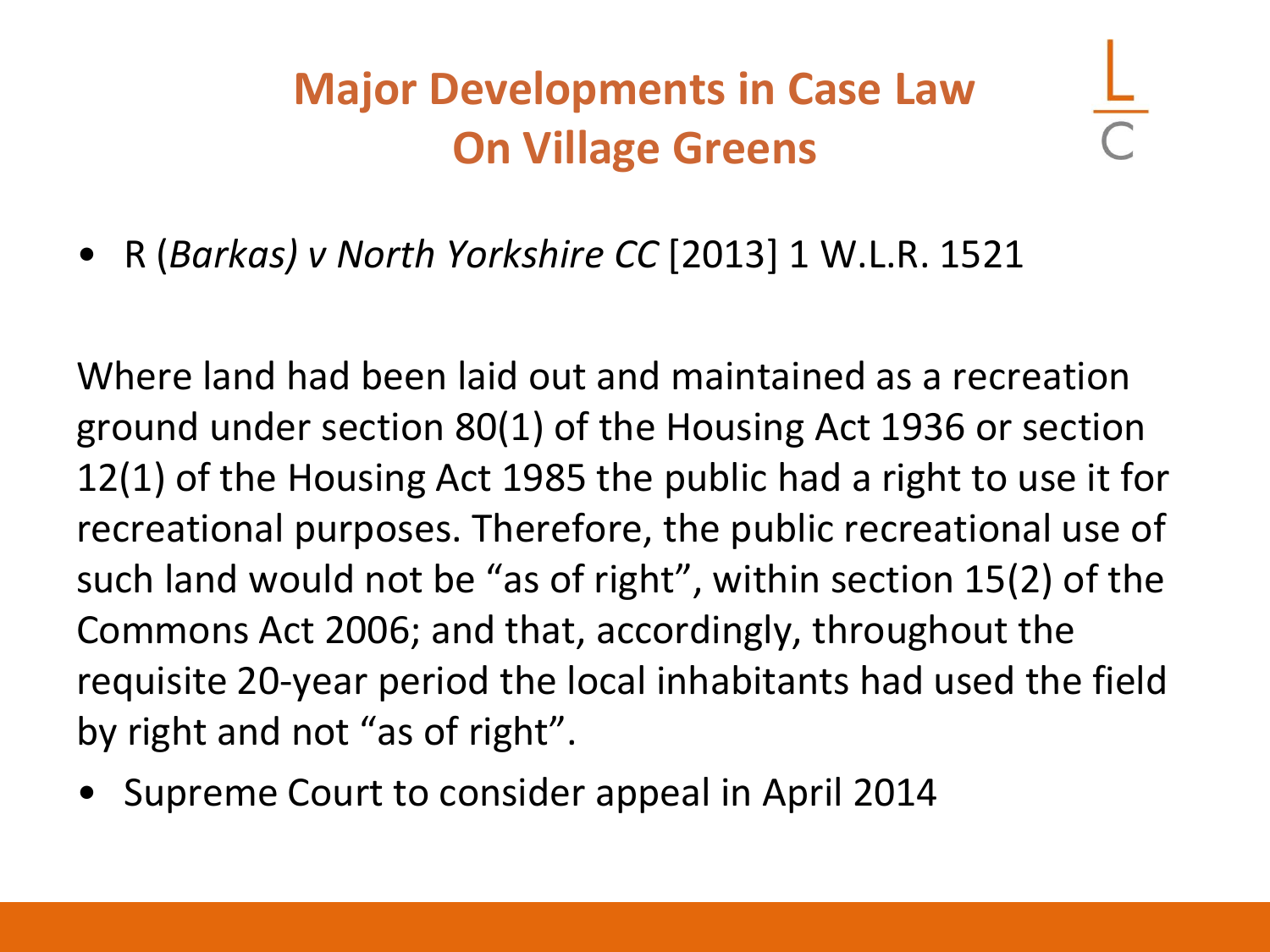*Taylor v Betterment Properties (Weymouth) Ltd* [2012] 2 P. & C.R. 3

*Adamson v Paddico (267) Ltd* [2012] 2 P. & C.R. 1

- Both concern the jurisdiction under section 14 of the Commons Registration Act 1965 to rectify the register so as to remove a registered village green. Are concerned primarily with questions of delay: how long after registration may an application for de-registration be made. 6 year limitation period possibly provides a guide.
- Otherwise recognise a very wide jurisdiction to de-register
- Appeals due to be heard by the Supreme Court in 2014.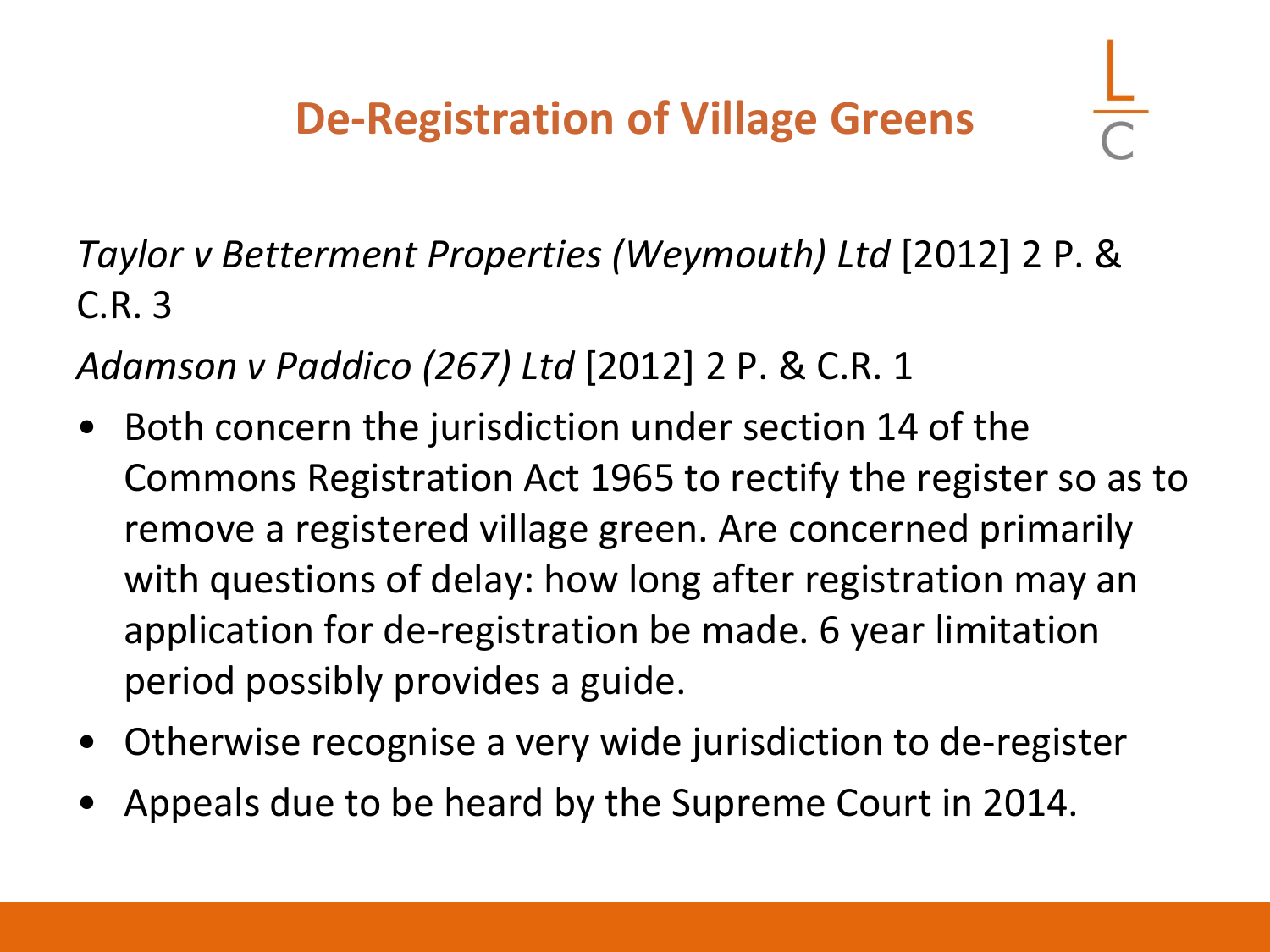- *R. (on the application of Newhaven Port & Properties Ltd) v Secretary of State for the Environment, Food and Rural Affairs*  [2013] 2 P. & C.R. 14
- **A**pplication was made under section 15(4) of the Commons Act 2006 which applied where the use of the land had ceased before section 15 came into force but the application was made within five years of cessation of use
- Held that the five year period of grace under section 15(4) was not incompatible with article 1 protocol 1.
- Permission has been sought to appeal to the Supreme Court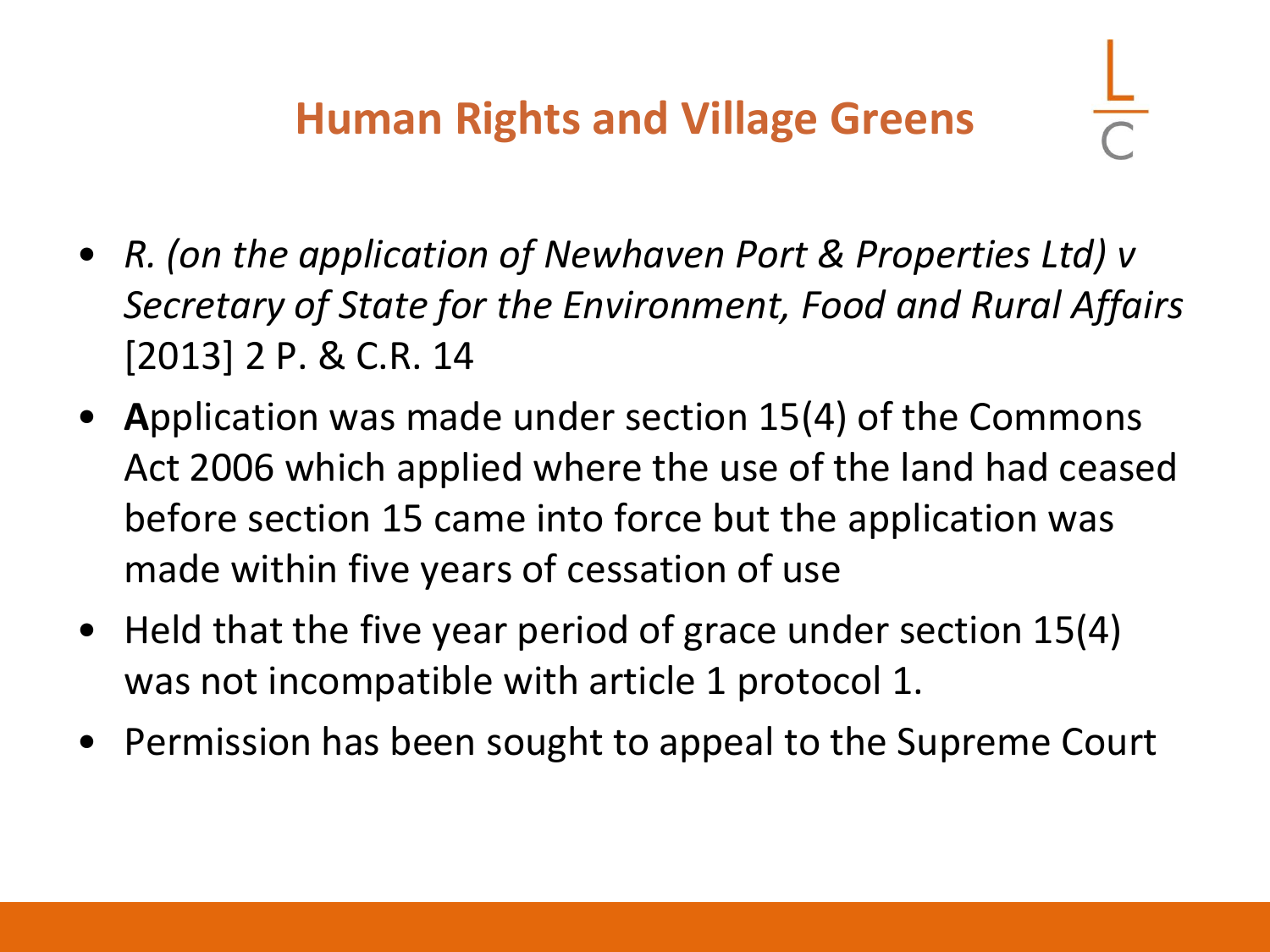# **Other Developments: Settlement and Mediation**

- The application for registration of the Laundry Fields in Bristol has been settled by agreement between landowners and locals and the City Council has registered half of the application site in accordance with that agreement.
- Not clear whether that is consistent with the registration authority's statutory duties: Its appointed counsel advised it not to follow the agreement
- Pifalls of this approach evident from another Bristol case: *R (SDR) v Bristol City Council* [2012] EWHC 859 (Admin) where locals not happy with registration reflecting mediation challenged the decision (successfully).